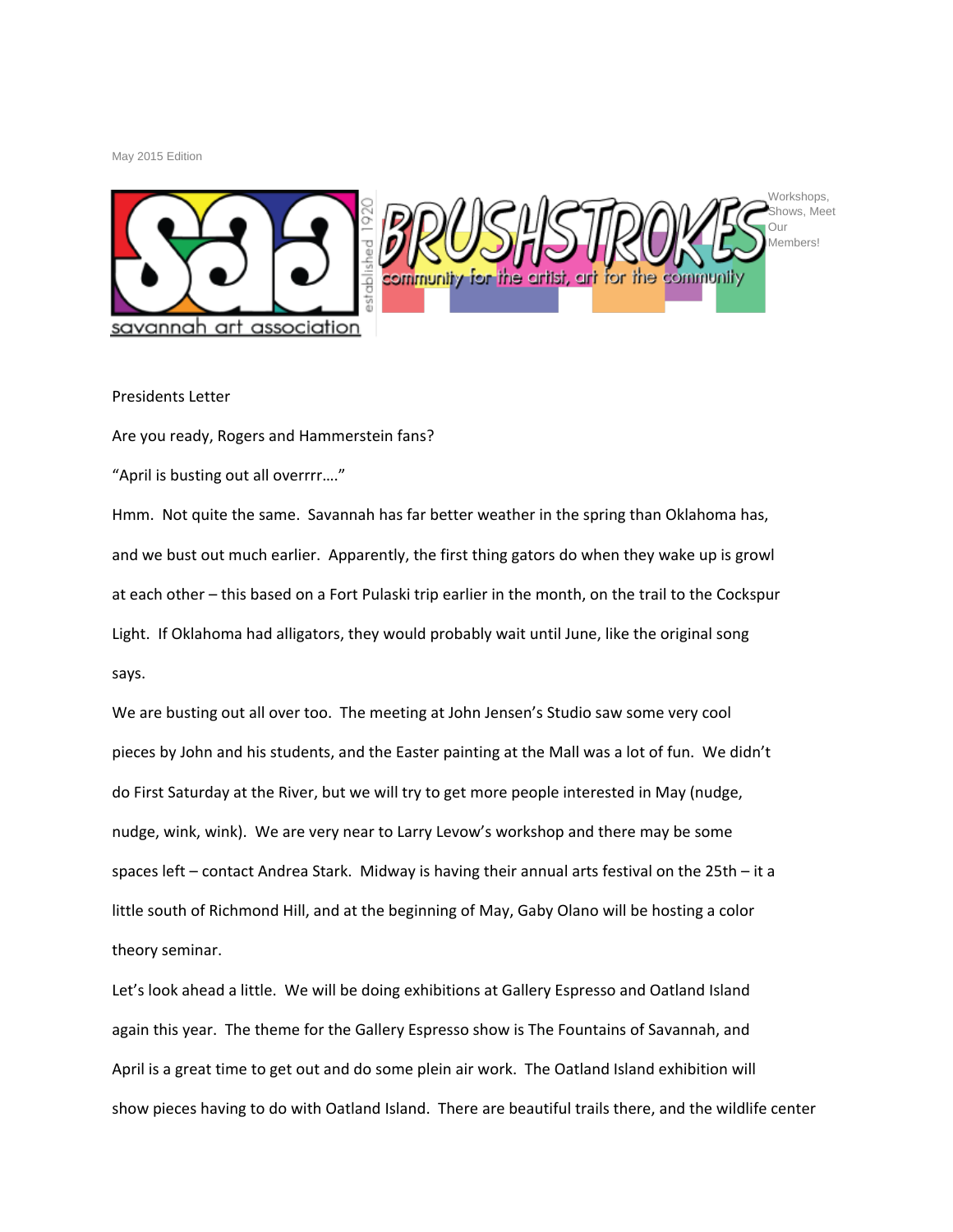has plenty of potential for subject matter. If you go over by the big cats, you may hear some alligator conversations there too – it's waterside. If you want to enter a piece, this might be a good time to start it.

Some members have asked me when the new gallery will open. We're tracking that; Bobbie Kraft visits frequently to see how things are going. Much work has been done, but the city still has to approve the structure for occupancy and that's a more difficult process with a renovated building. We don't have a solid estimate yet.

This morning, I had a cold nose in my face about four-thirty in the morning. It signified the question, "Is it time to go for a walk yet?" It wasn't, of course, but we did get out around sun-up as we normally do. We also get out around sunset. On clear mornings, the sunrise and sunset are spectacular here. They're worth seeing and maybe even trying to replicate, assuming a dog does not have you in tow. I understand the problems with getting up before sunrise, but the result may be worth the pain.

If you're interested in Savannah Art Association events, either past or future, go on line and take a look at our Facebook page and our website. We usually put the photos of past events on Facebook. Some of the really good pieces John Jensen showed us are there. The Easter event is there too. Some of the photos and all of the listings appear on the web page as well; Greg has been doing a very nice job of keeping it up to date. Those are also good places to check for upcoming events (both ours and others in the area). Nowadays, any piece of paper that I keep for reference escapes at night and hides someplace where I can't find it. The website and Facebook page help me overcome that.

Are you interested in helping with events? Contact any Board member. We need the help. Ed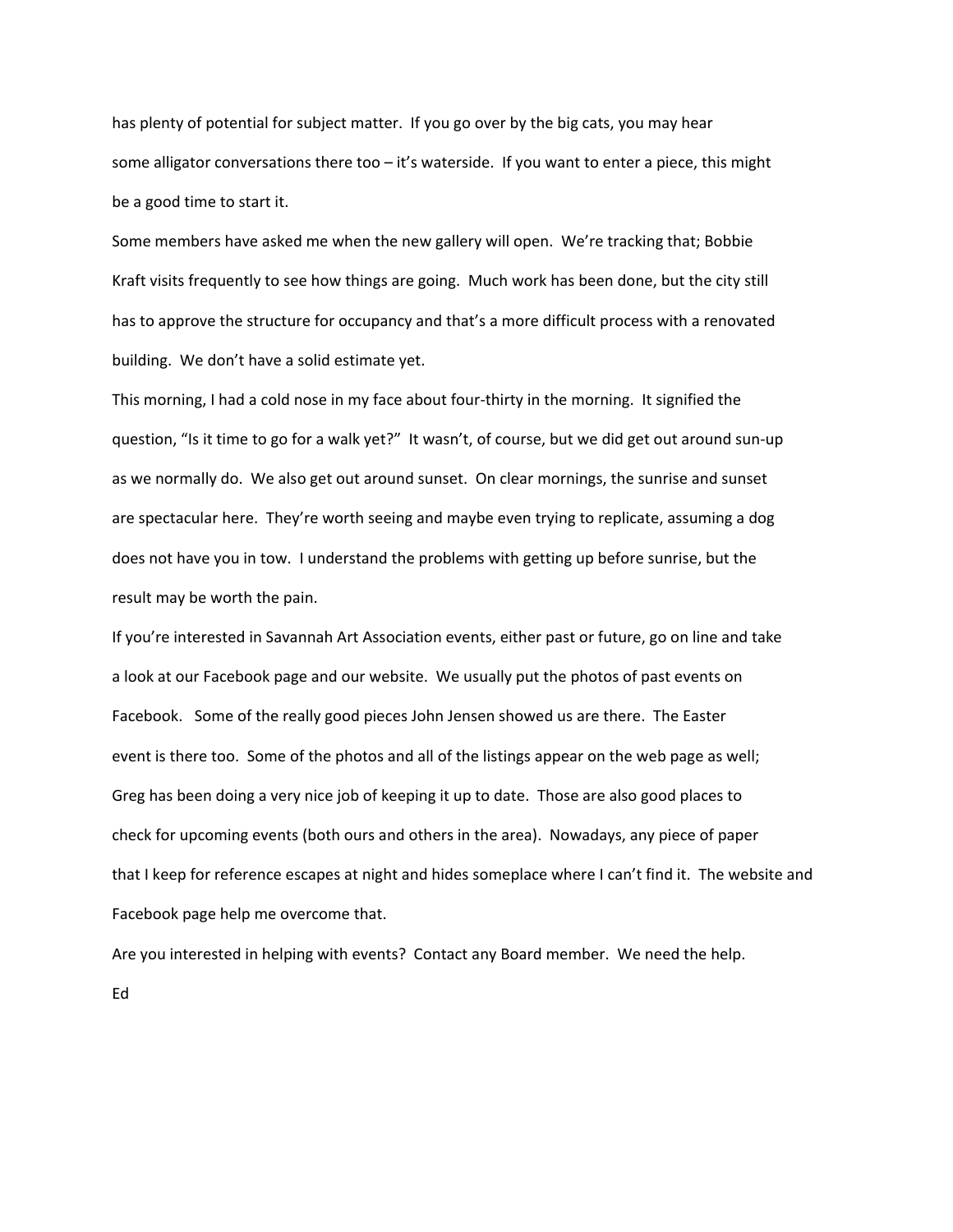

# **Calendar**

### **APRIL 2015**

### **Change Out Art month at Pace Gallery**

16, 17, & 18 Workshop with Larry Levow Landscapes in Oil \$300 members, \$350 non-members

# **MAY 2015**

## **Oatland Island Homecoming Show TBA**

- 2 First Saturday on River Street 8:30 to 4:30 Call SAA to sign up. 912-232-7731
- 4 SAA BOD meeting place and time TBA
- 7 SAA Genera Mtg. place and time TBA
- 16 Playshop Watercolors with Bobbie Kraft Generation One 10-1 Call Gen One to sign up \$15.

## **JUNE 2015**

#### No Meetings in June

- 6 First Saturday on River Street 8:30 to 4:40 Call 232-7731 to sign up.
- 20 Playshop "Illumination" with Ed Eckstrand Generation One 10-1 Call Gen One to sign up \$15.

#### **JULY 2015**

- 1 New Airport Show hangs 10 am
- 4 First Saturday on River Street 8:30 to 4:40 Call 232-7731 to sign up
- 6 BOD meeting 5:44 p.m.
- 9 No general Meeting
- 18 Playshop Oils with Berry Nehr Generation One 10-1 Call Gen One to sign up \$20
- 31 Hang Gallery Espresso Show 10 a.m.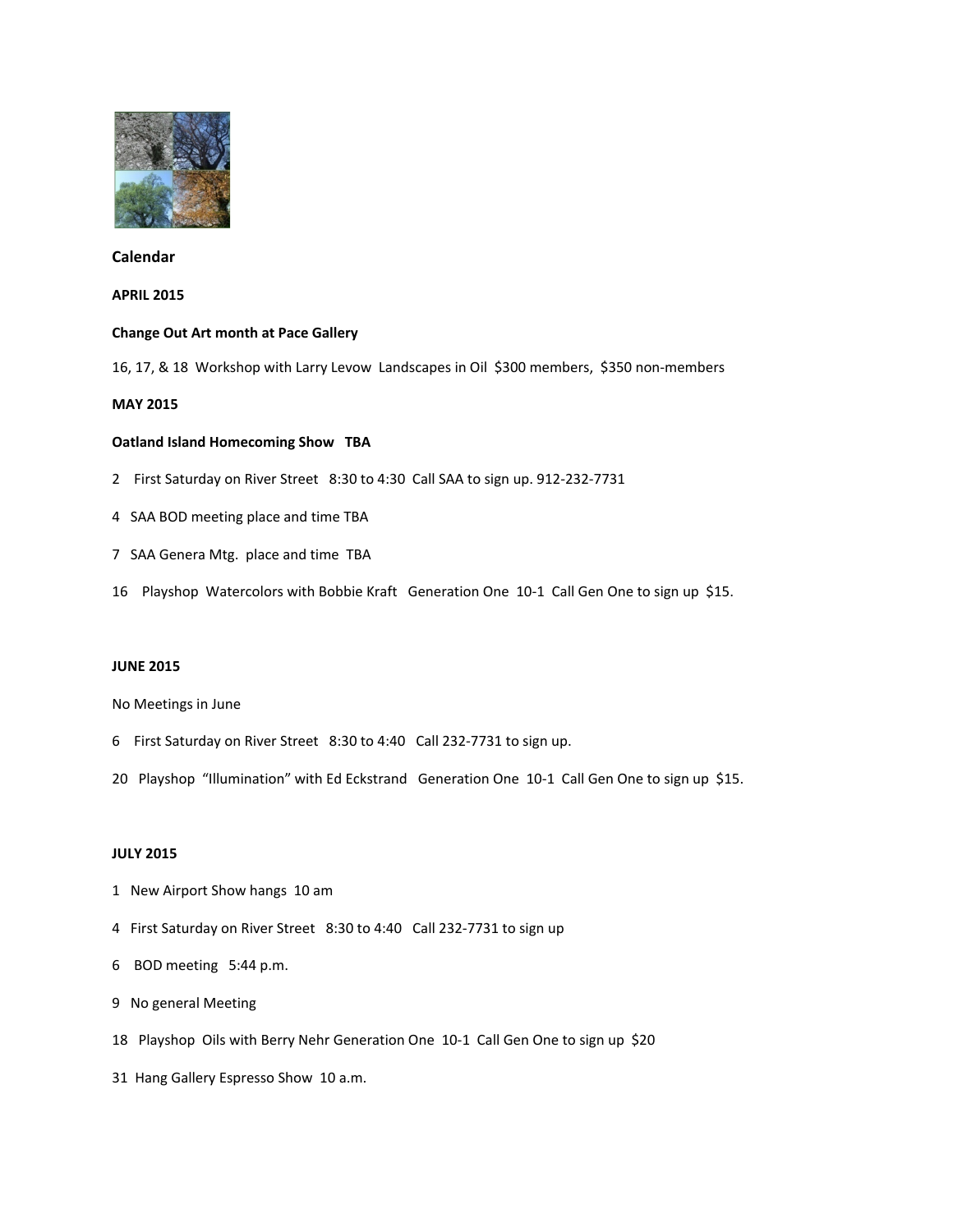### **AUGUST 2015**

- 1 First Saturday on River Street 8:30 to 4:30 Call 232-7731 to sign up
- 1 Opening of Gallery Espresso Show "Fountains of Savannah" 5:30 p.m.
- 3 BOD meeting 5:45 p.m.
- 14 Hang art at Oatland Island 1:00 p.m. First 18 pieces accepted. Comes down Sept. 11
- 15 Playshop at Generation One on Photography Jill Buckner Cost \$15
- 16 Opening of Show at Oatland Island reception 1-4 pm.
- 31 Take down Gallery Espresso Show 10 am

# **Larry Levow Oil Workshop**, April 16,17 and 18

Oatland Island Wildlife Center 711 Sandtown Road (On Islands Expressway) 9:00 a.m-4:30 pm, Thursday, Friday and Saturday, April 16-18, 2015

Brown bag or out to lunch, 12:30-1:00 pm Cost \$300 members or \$350 non-members

Call 232-7731 to register. Thanks.



Larry is known primarily for his paintings of Savannah and the low country that evoke the beauty of the lush marshes and serene waterways. His beautiful landscapes of land, marsh and sea are a treasure for the eyes to behold.

Oatland Island Wildlife Center is a wonderful walking nature preserve, and if you have not visited it, this would be a great opportunity during lunch time or after class. It is amazing. Check out his website: [www.larrylevowart.com](http://www.larrylevowart.com/)

# *MEMBERS*

We are in the process of starting a new fundraising Cookbook for SAA. We need volunteers for this project

- 1 Typist
- 2 Collector of recipes two or three people
- 3 Artwork coordinator
- 4 Grace Rohland and Andrea Stark are heading up this new cookbook. We would love to have this cookbook for sale in our new gallery. Hopefully our members will order some as gifts for family members as well. Call 912 232-7731 to volunteer.. WE Need YOU!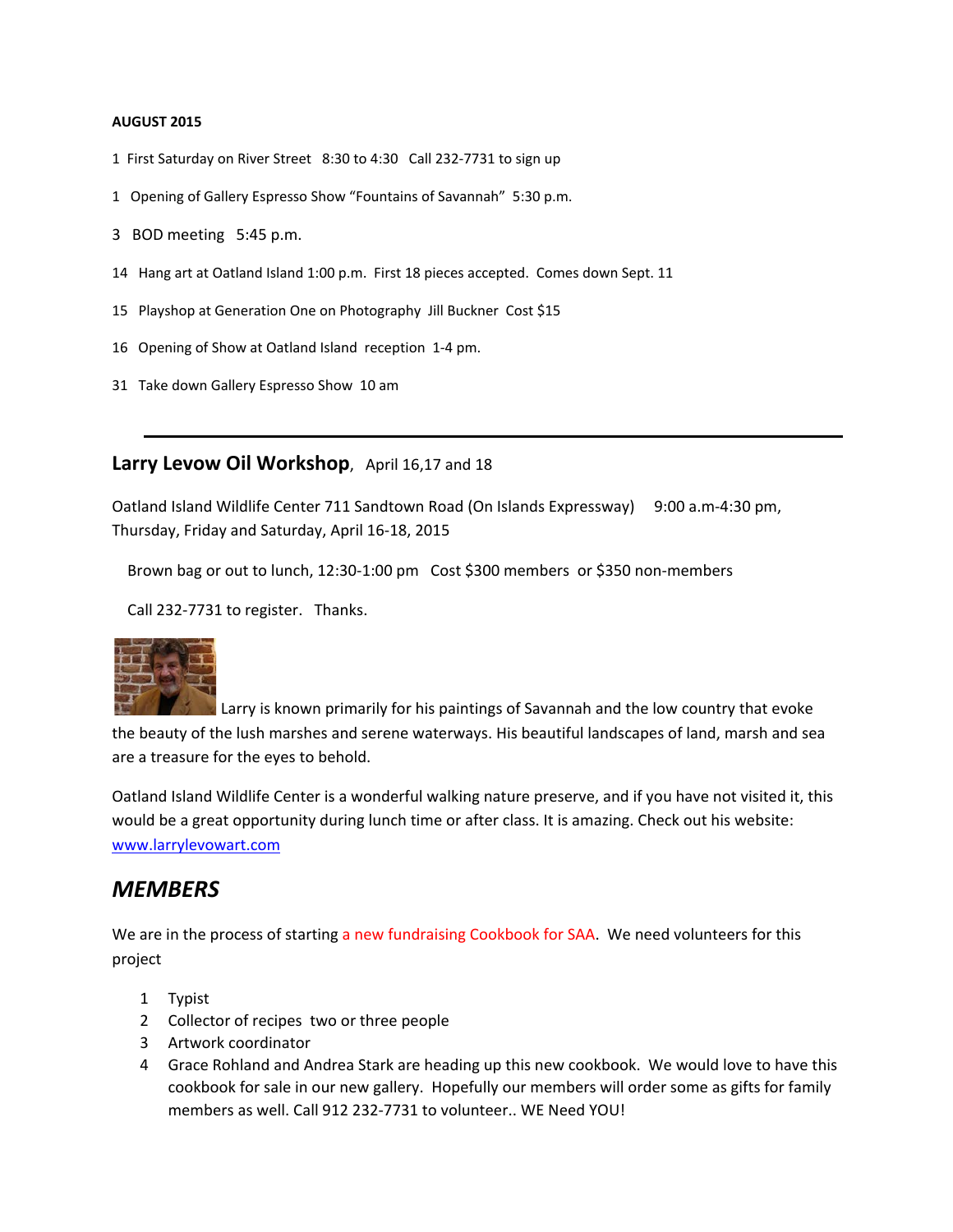# Featured Artist



**Artist of the Month**

This month we highlight published and award-winning nature photographer, Alfie Wace. She completed her formal education at Southeastern Center for the Arts in Atlanta, Georgia under the direction of Neil Chaput de Saintonge. During that time she had the opportunity to study with some of this era's finest photographers including Cole Weston, Bruce Barnbaum and Alison Shaw.

In describing her work in her own words, Ms. Wace says: "Sometimes I shoot for content, sometimes for color. Mostly, I shoot for what I see as the simple astounding beauty of Mother Nature. I try to use as few tools such as filters and digital enhancements as possible while pushing my camera and lenses to their maximum potential. Nature doesn't need any help from me."

Her first book, Twenty-Four Exposures', is a collection of her favorite photographs from her vast travels around the country. Included along with the images are quotes from notable personalities about the beauty of the world and the importance of caring for the environment.

Ms. Wace currently resides in Savannah where she is enjoying the proximity to the ocean, beach and seascapes. She specializes in photographic opportunities called Escapades to the barrier islands of Georgia. There, unique prospects for wildlife and nature photography abound and photographers of all



skill levels are welcome. [www.alfieandcompany.com](http://www.alfieandcompany.com/)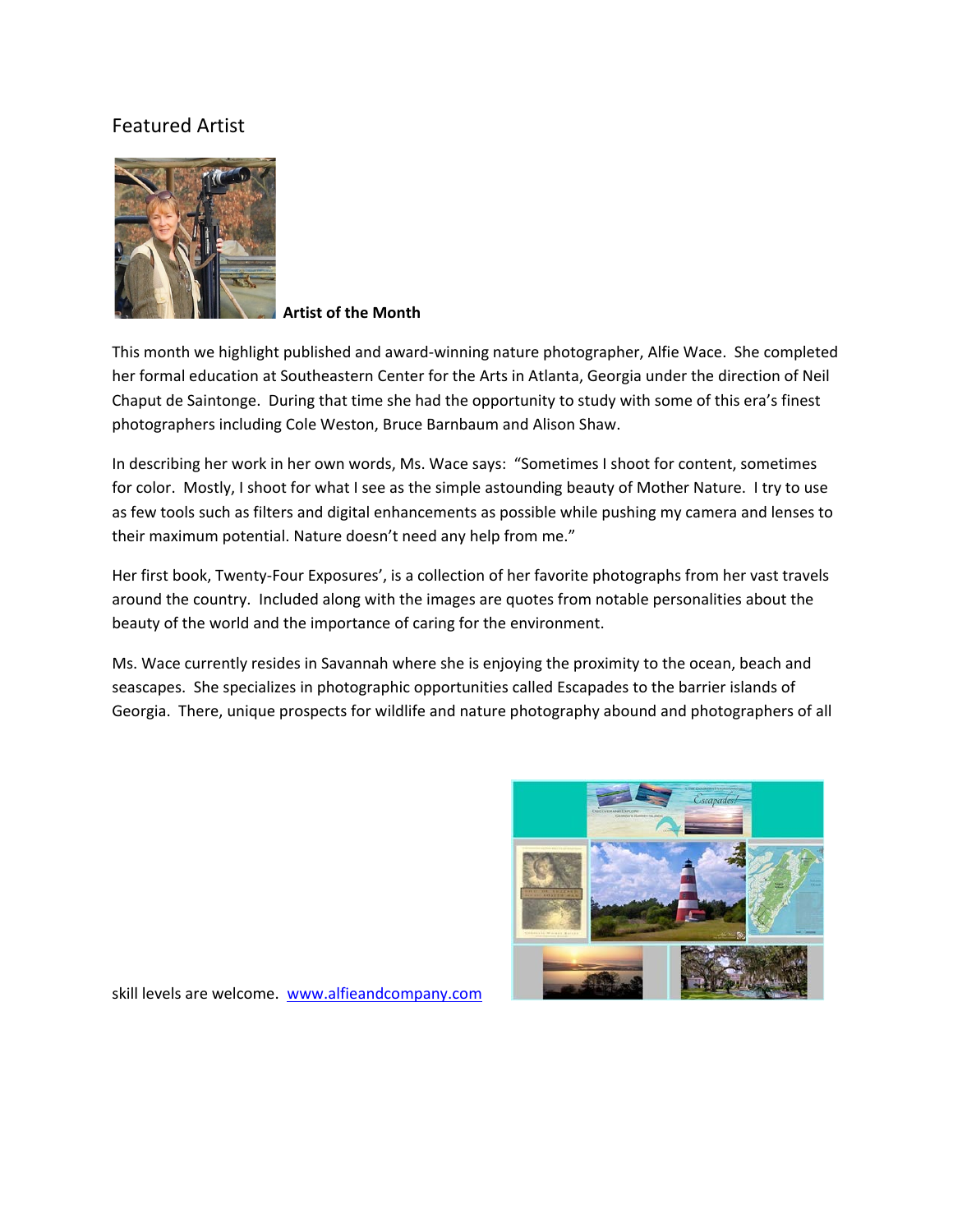## COLOR THEORY SEMINAR WITH MIKE GRECIAN May 6- 7 2015 Studio 55

Studio 55 is pleased to present Mike Grecian, a color theorist who graduated from Northern Illinois University with an MFA in Fine Arts. Mike travels the country giving these very instructional seminars, which provide artists with a better understanding of how to apply color and achieve effective results in their work.

## For more info contact: www.gabyolano.com (click events at studio 55) [basvi17@gmail.com](mailto:basvi17@gmail.com)

Pictures from our Last Meeting: The general meeting was held at John Jensen's Ceramic Studio at Armstrong University. Ceramics are only the tip of the iceberg. John and his students also do remarkable sculptures and other art - both 2D and 3D. In fact, John has published a book that includes a bust of Jim Chirbas. I thought it really captures Jim. The last part of the tour was John throwing a pot in 15 minutes - those are the last photos in the set. The meeting was very well attended - close to 30. Thanks to Carol Anderson for setting this up and taking the photos, and especially to Professor Jensen.



Check it out on Facebook more photos…

We have gotten an email from Art Comes Alive, a national competition based in Cincinnati, I believe. This may be an opportunity you are interested in. Here are some details.

\_\_\_\_\_\_\_\_\_\_\_\_\_\_\_\_\_\_\_\_\_\_\_\_\_\_\_\_\_\_\_\_\_\_\_\_\_\_\_\_\_\_\_\_\_\_\_\_\_\_\_\_\_\_\_\_\_\_\_\_\_\_\_\_\_\_\_\_\_\_\_\_\_\_\_

ADC, Art Design Consultants, Inc. proudly sponsors ART COMES ALIVE (ACA), an annual fine art contest and exhibit that awards artists working North America, in a variety of categories. It is a great opportunity for artists to be acknowledged for their talents, gain exposure, and connect with the top industry art leaders.

This year ACA has over \$185,000 in awards to give out to artists! Awards include cash prizes, solo exhibitions, gallery contracts, publishing contracts, guaranteed sales with purchase awards, a solo booth at ArtExpo New York 2016, Best in Show Award, Lifetime Achievement Award, Emerging Artist Award, and promotional advertisement contracts in prestigious publications such as artblend, Art Business News, Blink Art Resource, and many more!

Art Comes Alive is all about celebrating artists and their talent. ACA wants your art career to THRIVE!

Deadline for entry is midnight May 1, 2015, and the Awards Ceremony and Exhibition Opening is June 20, 2015.

Additional links - Learn more about Art Comes Alive[: http://adcfineart.com/selling-artists-works/](http://adcfineart.com/selling-artists-works/)